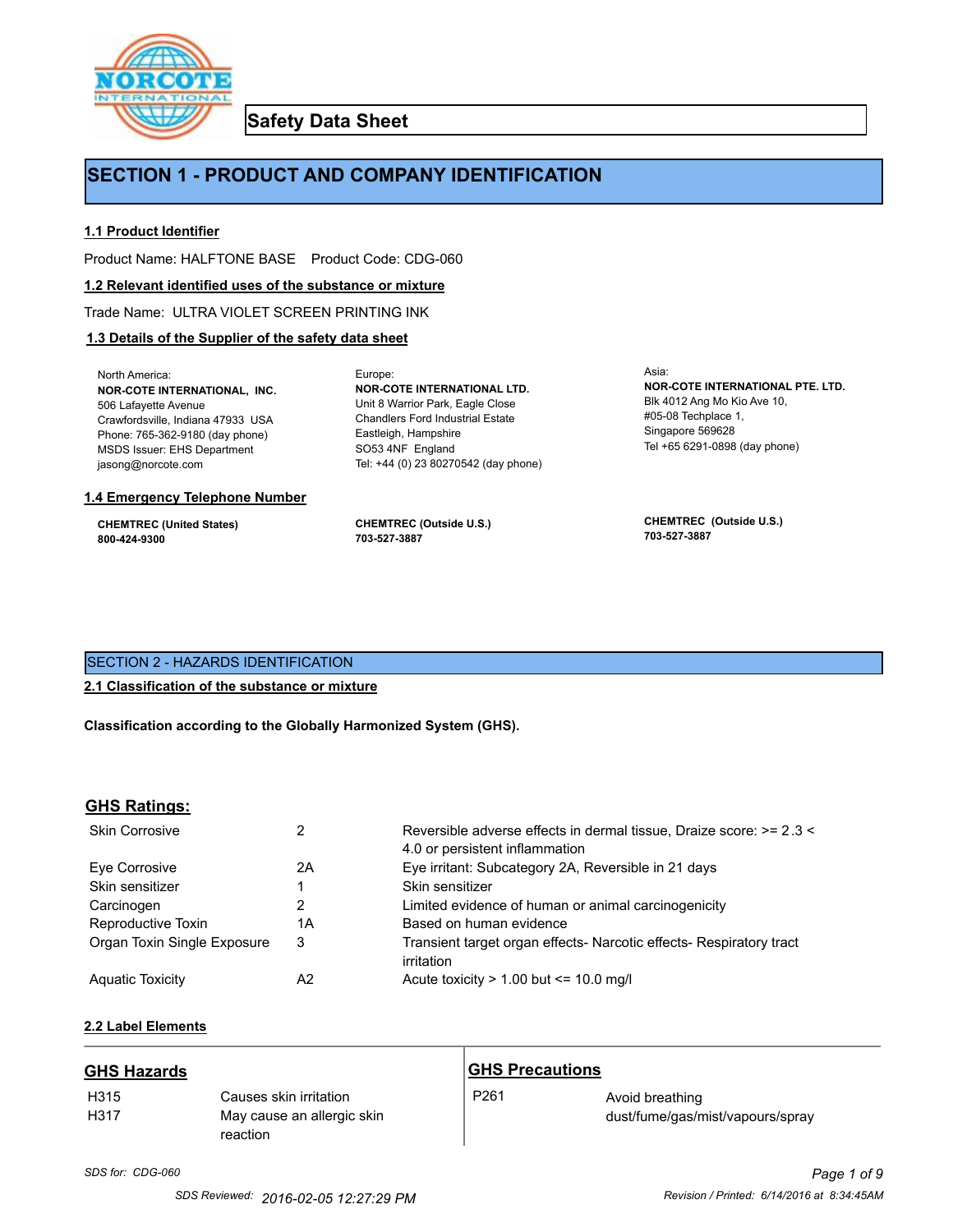| H319                 | Causes serious eye irritation                              | P273             | Avoid release to the environment                                                                      |
|----------------------|------------------------------------------------------------|------------------|-------------------------------------------------------------------------------------------------------|
| H336                 | May cause drowsiness or<br>dizziness                       | P <sub>280</sub> | Wear protective gloves/protective<br>clothing/eye protection/face protection                          |
| H351<br>H360         | Suspected of causing cancer<br>May damage fertility or the | P314             | Get Medical advice/attention if you feel<br>unwell                                                    |
| unborn child<br>H401 | Toxic to aquatic life                                      | P363             | Wash contaminated clothing before<br>reuse                                                            |
|                      |                                                            | P302+P352        | IF ON SKIN: Wash with soap and water                                                                  |
|                      |                                                            | P304+P340        | IF INHALED: Remove victim to fresh air<br>and keep at rest in a position<br>comfortable for breathing |
|                      |                                                            | P305+P351+P33    | IF IN EYES: Rinse continuously with                                                                   |
|                      |                                                            | 8                | water for several minutes. Remove<br>contact lenses if present and easy to<br>do - continue rinsing   |
|                      |                                                            | P308+P313        | IF exposed or concerned: Get medical<br>advice/attention                                              |
|                      |                                                            | P333+P313        | If skin irritation or a rash occurs: Get<br>medical advice/attention                                  |

#### **Danger**



**EMERGENCY OVERVIEW:** Product is a liquid with mild acrylic odor that may be harmful if inhaled or swallowed. Product may cause serious damage to eyes, allergic skin reactions and irritation to respiratory system. Avoid breathing vapors. Avoid spillage to sewers or waterways.

#### **ROUTES OF ENTRY:** Dermal, Inhalation, Ingestion

**ACUTE HEALTH EFFECTS:** Irritant to skin, eyes and respiratory tract. Effects may be delayed for several hours. None Known

**Skin Contact:** Potential irritant and can cause allergic skin reaction. Repeated or prolonged contact may cause sensitization.

**Eye Contact:** Liquid, vapors, or mists may cause eye irritation. Protect eyes from repeated or prolonged contact.

**Ingestion:** May be harmful if swallowed. Gastrointestinal tract irritation may result.

**Inhalation:** May be harmful if inhaled. May cause irritation to upper respiratory tract upon prolonged or repeated inhalation.

## **Effects of Overexposure**

## **MEDICAL CONDITIONS AGGRAVATED BY EXPOSURE:** Repeated and prolonged overexposure may increase the potential for adverse health effects.

**CHRONIC HEALTH EFFECTS:** No additional information

## SECTION 3 - COMPOSITION / INFORMATION ON INGREDIENTS

#### **3.2 Mixtures**

\*Note: The exact concentrations of the below listed chemicals are being withheld as a trade secret

| <b>Chemical Name</b>              | <b>Percent</b><br>Weiaht | CAS#         | EC No.    | Classification (GHS)      |
|-----------------------------------|--------------------------|--------------|-----------|---------------------------|
| Tripropylene glycol<br>diacrylate | 15.00 - 10.00 %          | l 42978-66-5 | 256-032-2 | H315, H319,<br>H317, H335 |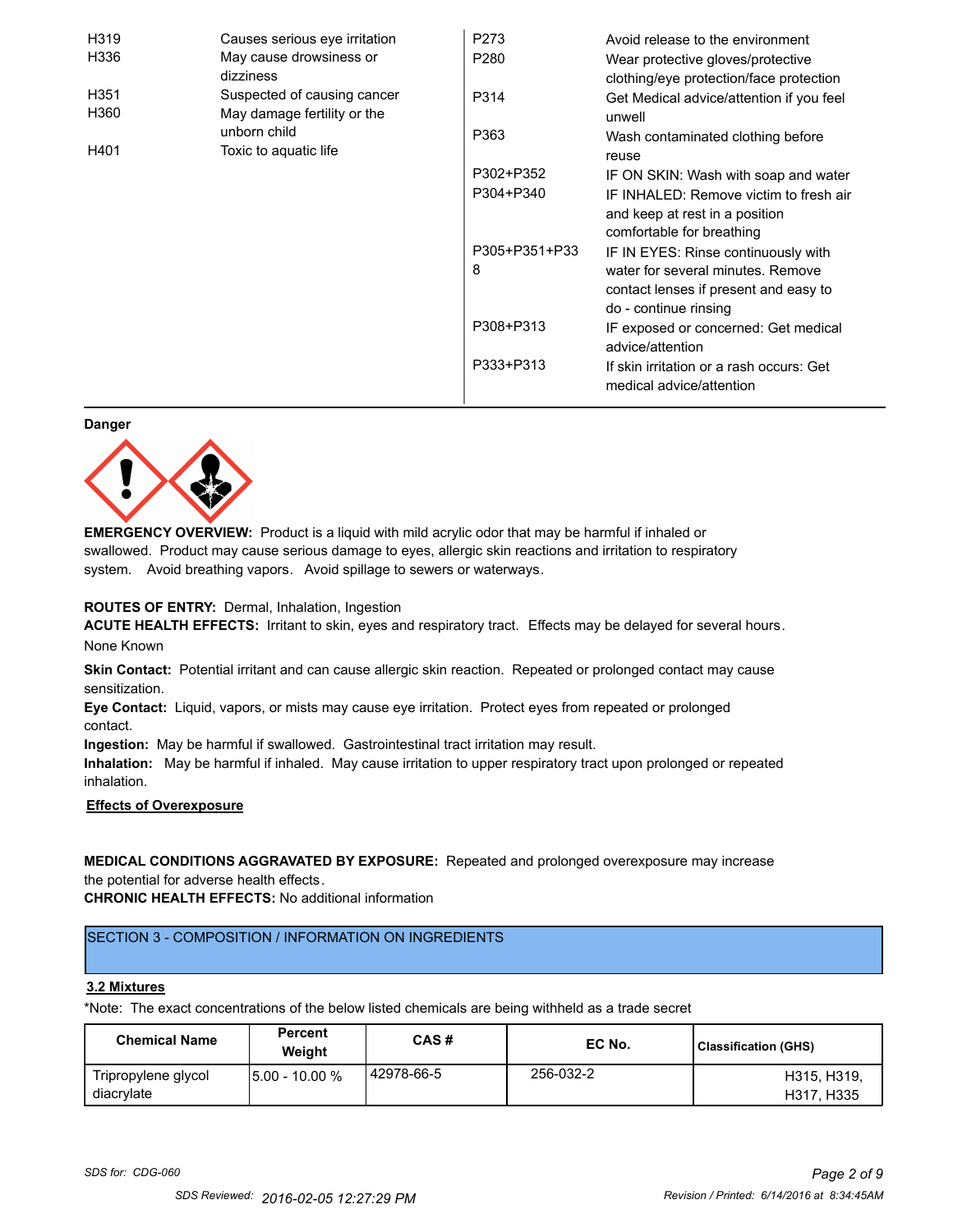| 1,6-Hexanediol<br>diacrylate                      | <b>5.00 - 10.00 %</b> | 13048-33-4 | 235-921-9 | H315, H319,<br>H317, H400 |
|---------------------------------------------------|-----------------------|------------|-----------|---------------------------|
| 1-Propanone, 2-<br>hydroxy-2-methyl-1-<br>phenyl- | l1.00 - 5.00 %        | 7473-98-5  |           | H302                      |
| Benzophenone                                      | $10.10 - 1.00 %$      | 119-61-9   |           |                           |

#### SECTION 4 - FIRST AID MEASURES

## **4.1 Description of first aid measures**

**INHALATION:** Move subject to fresh air and keep warm. If subject is not breathing, administer artificial respiration. If breathing is difficult, have qualified personnel administer oxygen and get medical attention .

**EYE CONTACT:** Flush the eye and under lids with warm water for 15 minutes. Remove any contact lenses during the flushing. Get immediate medical attention if symptoms persist.

**SKIN CONTACT:** Remove and isolate contaminated clothing and shoes. Remove excess material from skin with clean cloth. Flush skin with running lukewarm water. Wash affected areas using mild soap.

**INGESTION:** If appreciable quantities are swallowed, seek immediate medical attention. Do NOT induce vomiting. Never give anything by mouth to an unconscious person.

## SECTION 5 - FIRE FIGHTING MEASURES

#### **5.1 Extinguising Media**

Evacuate area of all non-emergency personell. Firefighters must wear full emergency equipment with self contained breathing apparatus. At elevated temperatures hazardous polymerization may occur causing container rupture and in extreme cases, explosion. Fight fires from upwind and cool intact containers with water spray or stream at maximum range.

## Flash Point: 100 C (212 F)

**FLAMMABLE/EXPLOSIVE LIMITS (Volume % in air):** Not established **EXTINGUISHING METHOD:** Water fog, carbon dioxide (CO2) or dry chemical

#### **5.2 Special Hazards arising from the substance or mixture:**

Thermal decomposition can lead to release of irritating gases and vapors

#### **5.3 Advice for firefighters**

#### **Protective Equipment:**

Wear full emergency equipment with selfcontained breathing apparatus . Refer to Section 8

#### **5.4 Additional Information**

 Heating causes a rise in pressue, risk of bursting and combustion Shut off sources of ignition Carbon monoxide and carbon dioxide may form upon combustion

#### **OSHA CLASSIFICATION:** Class IIIB Combustible

#### SECTION 6 - ACCIDENTAL RELEASE MEASURES

#### **6.1 Personal precautions, protective equipment and emergency procedures**

Remove all sources of ignition and ventilate area. Avoid skin and eye contact. Use respiratory protection.

#### **6.2 Environmental precautions**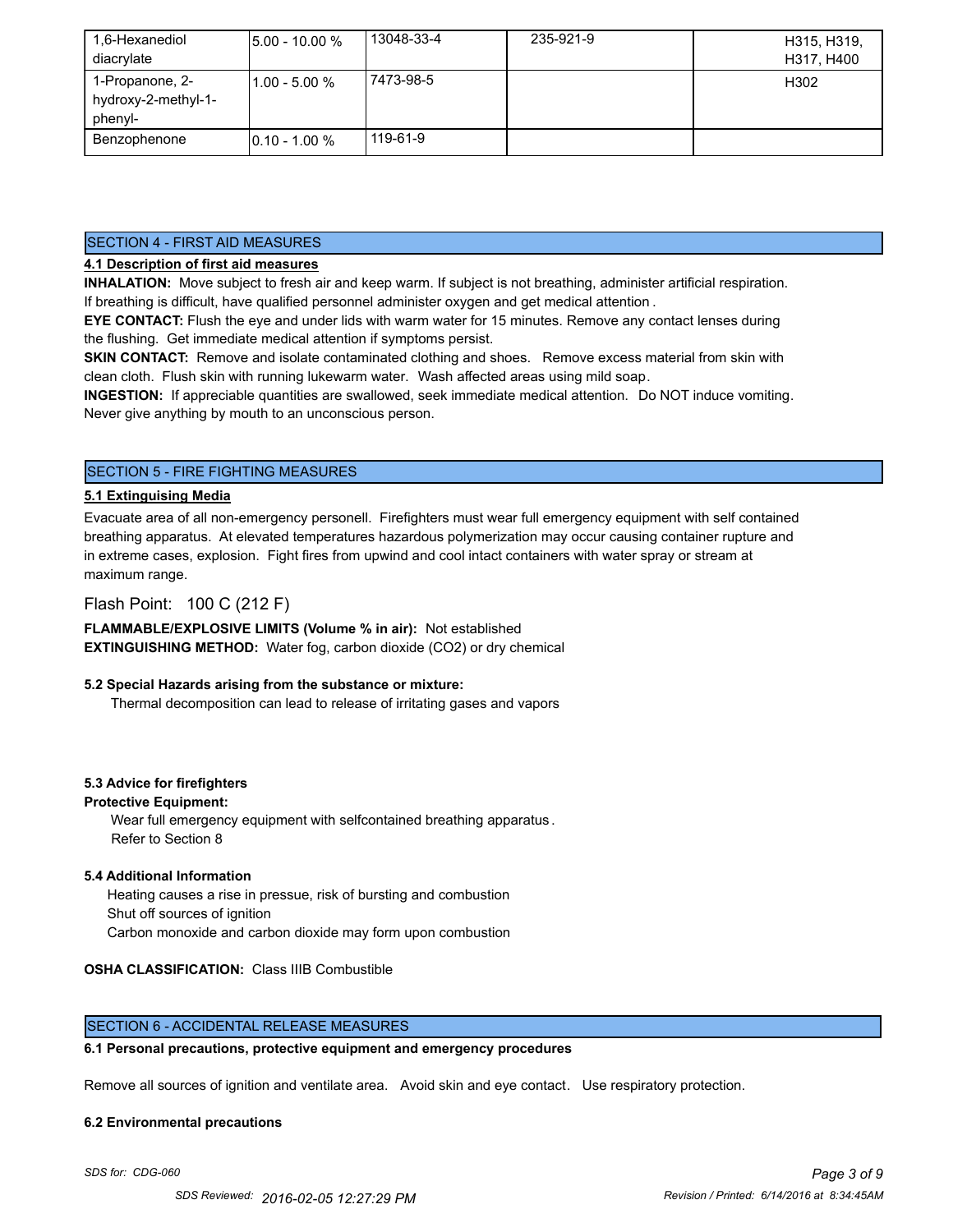Avoid release to the environment. Local authorities should be advised if significant spillages cannot be contained

#### **6.3 Methods and materials for containment and cleaning up**

 Absorb with inert materials such as dry clay or sand and place in closed container for disposal as solid waste in accordance with all applicable regulations.

## SECTION 7 - HANDLING AND STORAGE

#### **7.1 Precautions for safe handling**

Avoid any unnecessary contact. Use protective clothing specified in Section 8.

#### **7.2 Conditions for safe storage, including and incompatibilities**

Store away from heat and sunlight to prevent spontaneous polymerization. Store below 90° F (32° C). Protect containers from physical damage. Storage of containers should conform to flammable and combustible liquid regulations.

#### **SECTION 8 - EXPOSURE CONTROLS / PERSONAL PROTECTION**

#### **8.1 Control parameters**

#### **Exposure Limits:** Not established for mixture

| Chemical Name / CAS No.                                     | <b>OSHA Exposure Limits</b> | <b>ACGIH Exposure Limits</b> | <b>Other Exposure Limits</b> |
|-------------------------------------------------------------|-----------------------------|------------------------------|------------------------------|
| Tripropylene glycol<br>diacrylate<br>42978-66-5             |                             |                              |                              |
| 1,6-Hexanediol diacrylate<br>13048-33-4                     |                             |                              |                              |
| 1-Propanone, 2-hydroxy-2-<br>methyl-1-phenyl-<br>17473-98-5 |                             |                              |                              |
| Benzophenone<br>119-61-9                                    |                             |                              |                              |

#### **8.2 Exposure Controls**

**VENTILATION:** Provide natural or mechanical ventilation to minimize exposure. If practical, use local mechanical exhaust ventilation at sources of air contamination.

**EYE PROTECTION:** Use splash-proof safety goggles or safety glasses that are ANSI approved to prevent eye contact. Eyewash availability is also recommended.

**HAND PROTECTION:** Use nitrile, butyl or other gloves that are resistant to chemicals in Section 2. Replace immediately if punctured or torn or when a change of appearance (color, elasticity, shape) occurs . A minimum of 0.45mm thick gloves for long duration exposure (up to 4 hours) or mechanical handling activities; single use, disposable gloves for short duration exposures not exceeding 30 minutes or where splashes are likely, are recommended.

**RESPIRATORY PROTECTION:** Use of NIOSH/MSHA approved respirators is recommended where exposure limits may be exceeded. Consult the respirator manufacturer for appropriate type and application. **SKIN PROTECTION:** Protective or disposable outer clothing is recommended.

**Environmental Exposure Controls:** Avoid release to the environment. The product should not be allowed to enter drains, water courses or the soil.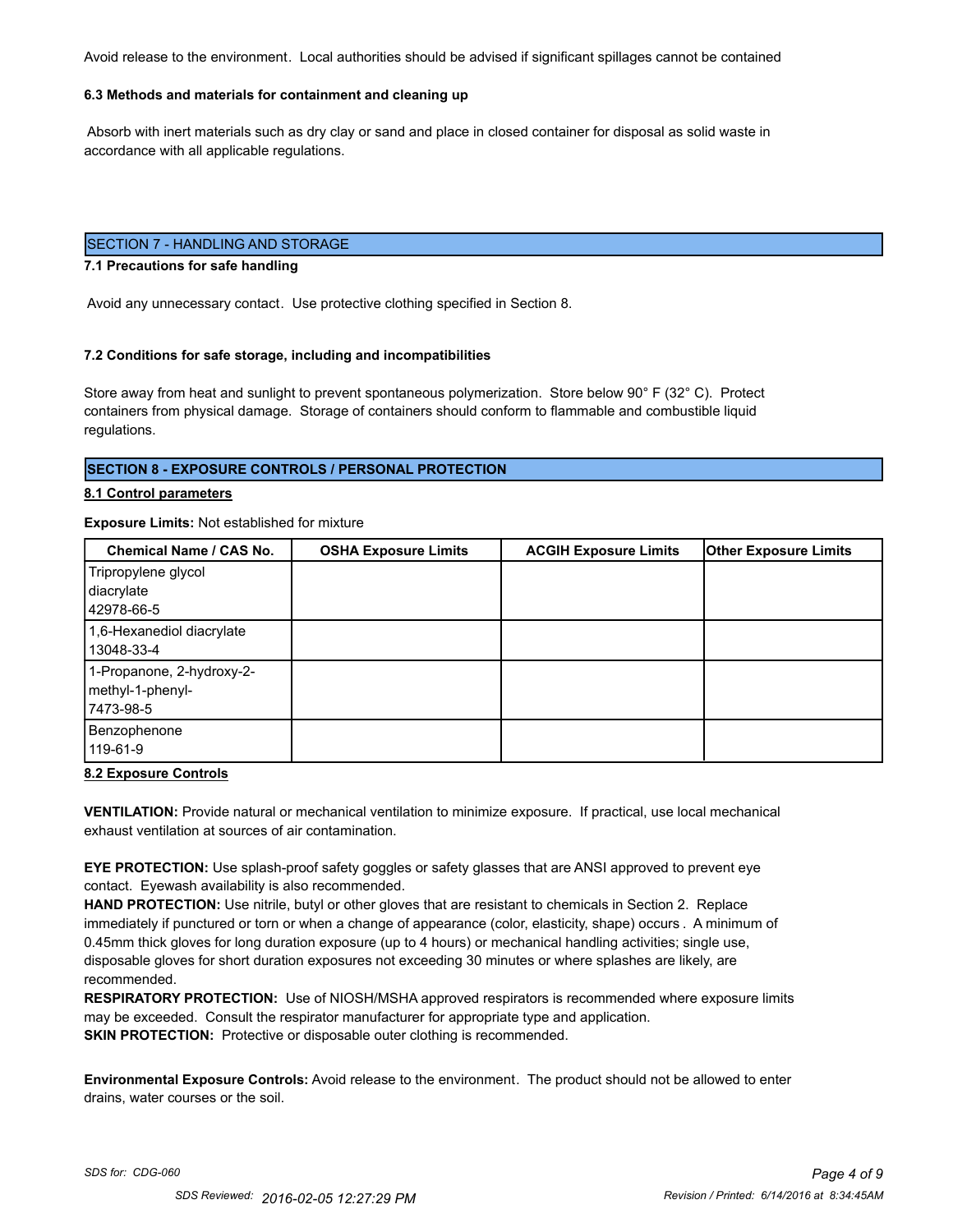## **SECTION 9 - PHYSICAL AND CHEMICAL PROPERTIES**

## **9.1 Information on basic physical and chemical properties**

| Appearance:                      | Liquid with moderate<br>viscosity | Odor:                            | Mild Acrylic odor |
|----------------------------------|-----------------------------------|----------------------------------|-------------------|
| Vapor Pressure:                  | Not Established                   | <b>Vapor Density:</b>            | Heavier than Air  |
| pH:                              | Not Established                   | Formula KG / Gal                 | 4.31              |
| <b>Melting Point:</b>            | Not Available                     | <b>Freezing Point:</b>           | Not Available     |
| Solubility:                      | Not Soluble in Water              | <b>Boiling Range:</b>            | Not Available     |
| Flash Point:                     | See section 5.1                   | <b>Evaporation Rate:</b>         | $<$ 1             |
| <b>Flammability:</b>             | See Section 5.4                   | <b>Explosive Limits:</b>         | See Section 5.4   |
| Viscosity:                       | See Certificate of<br>Analysis    | <b>Specific Gravity (SG)</b>     | 1.139             |
| Grams VOC less water:            | $1\%$                             | <b>Partition Coefficient</b>     | Not Available     |
| <b>Auto-Ignition Temperature</b> | Not Available                     | <b>Decomposition Temperature</b> | Not Available     |

## **SECTION 10 - REACTIVITY / STABILITY HAZARD DATA**

## **10.1 Reactivity**

#### None known

#### **10.2 Chemical Stability**

This material is stable under recommended storage and handling conditions.

#### **10.3 Possibility of hazardous reaction**

Under certain conditions (excess temperatures and contamination) hazardous polymerization may occur. Avoid high temperature and contamination with foreign materials.

#### **10.4 CONDITIONS TO AVOID:**

Excessive heat, ignition sources and contamination with dirt and other foreign materials.

#### **10.5 Incompatible Materials:**

Avoid contamination or inappropriate mixing with strong oxidizing agents, peroxides, strongly caustic materials and metal corrosion products including rust. Do not expose to UV light during storage.

#### **10.6 Hazardous decomposition products**

Thermal oxidation or pyrolysis (as in fire) may yield carbon dioxide, carbon monoxide and volatile organic fragments which are flammable, irritating or toxic.

Hazardous polymerization will not occur.

**SECTION 11 - TOXICOLOGICAL INFORMATION**

**Component Toxicity:**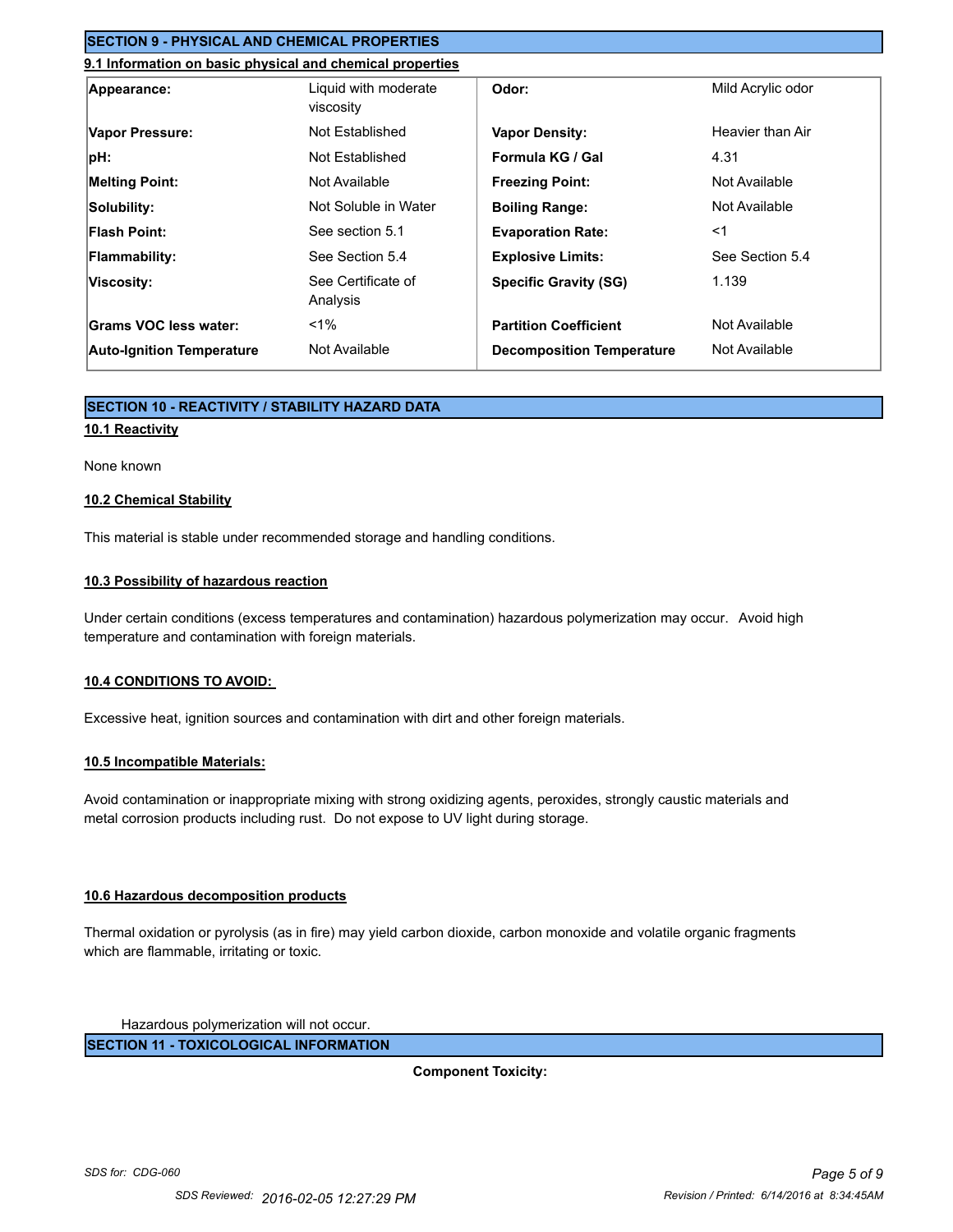| <b>Component Description</b><br>Oral, Dermal, Inhalation<br><b>Toxicity</b>          | Ecotoxocity:                                                                        |
|--------------------------------------------------------------------------------------|-------------------------------------------------------------------------------------|
| Tripropylene glycol diacrylate<br>Oral:3,000.00 mg/kg (Rat)                          | 48 Hr EC50 Daphnia magna: 88.7 mg/L<br>72 Hr EC50 Desmodesmus subspicatus: >28 mg/L |
| 1,6-Hexanediol diacrylate<br>Oral:5.00 g/kg (Rat)<br>Dermal: 3,600.00 µL/kg (Rabbit) | N/A                                                                                 |
| 1-Propanone, 2-hydroxy-2-methyl-1-phenyl-                                            | N/A                                                                                 |
| Benzophenone<br>Dermal: 3,535.00 mg/kg (Rabbit)                                      | 96 Hr LC50 Pimephales promelas: 13.2 - 15.3 mg/L [flow-through]                     |

**TOXICOLOGICAL DATA:** Slightly Toxic by injestion. Prolonged or repeated exposure may result in sensitization.

**LC50** - No additional information **LD50** - No additional information **MUTAGENICITY:** No additional information **REPRODUCTIVE EFFECTS:** No additional information **CARCINOGENICITY:**

Benzophenone: IARC: Possible human carcinogen OSHA: listed

Carcinogenicity:

#### **SECTION 12 - ECOLOGICAL INFORMATION**

#### **12.1 Toxicity**

No determination has been made on ecological impact. However, it is recommended to prevent contamination of the environment with this product, i.e. soil, landfills, drains, sewers, surface waters, etc.

#### **12.2 Persistence and degradability**

No determination has been made on ecological impact. however, it is highly recommended to prevent contamination of the environment with this product, i.e. soil, landfills, drains, sewers, surface waters, etc

#### **12.3 Bioaccumulative potential**

No determination has been made on ecological impact. However, it is highly recommended to prevent contamination of the environment with this product, i.e. soil, landfills, drains, sewers, surface waters, etc.

#### **12.4 mobility in soil**

No determination has been made on ecological impact. However, it is highly recommended to prevent contamination of the environment with this product, e.i. soil, landfille, drains, sewers, surface waters, etc.

## **SECTION 13 - DISPOSAL CONSIDERATIONS**

#### **13.1 Waste Water methods**

If material becomes a waste, it does not meet the criteria of a hazardous waste as defined under the Resource Conservation and Recovery Act (RCRA) 40 CFR 261 as supplied. Dispose of this material in accordance with all applicable federal, state, provincial, and local laws and regulations.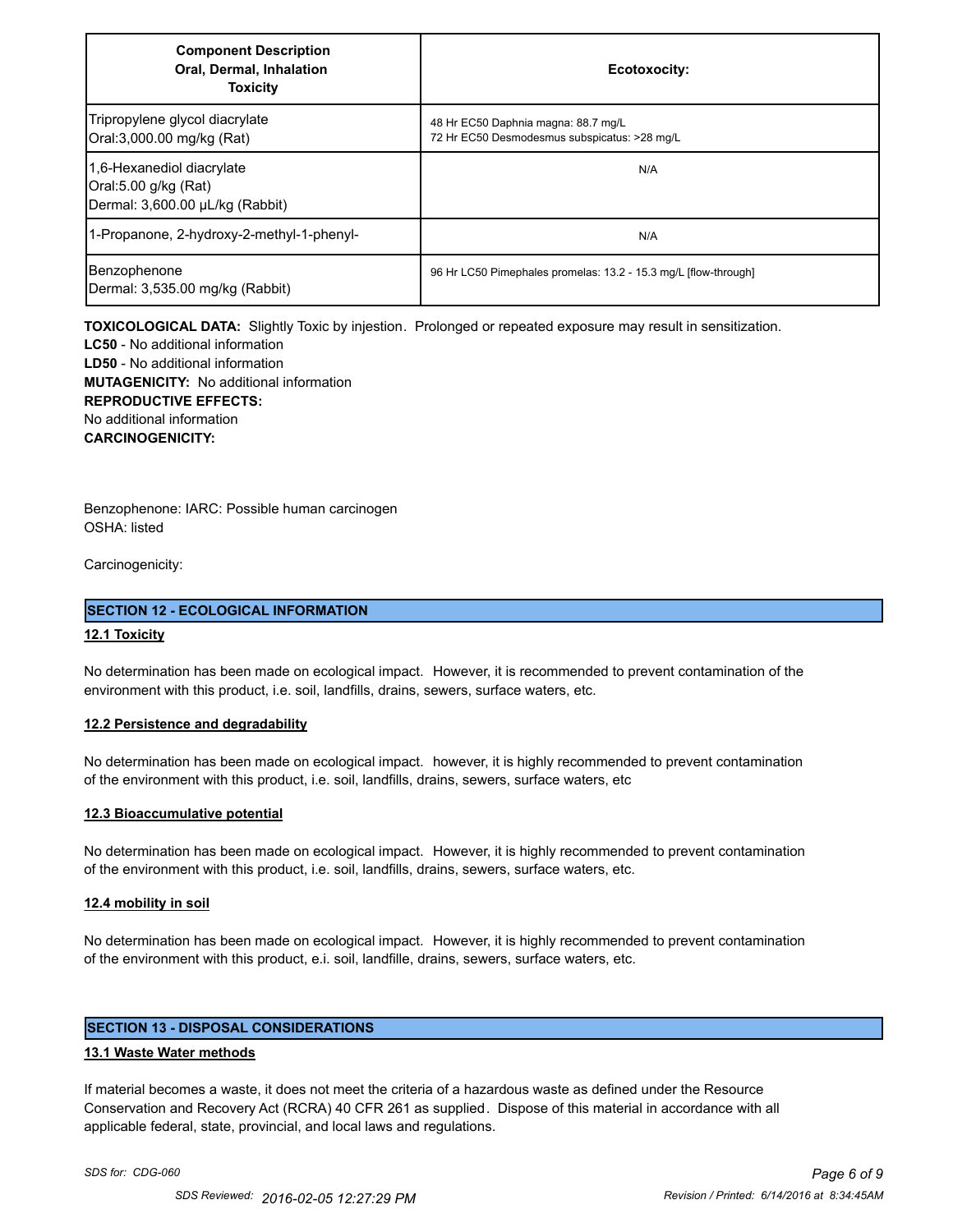## **SECTION 14 - TRANSPORTATION INFORMATION**

Transport this product in accordance with all applicable laws and regulations . This product, as supplied, is not regulated nor classified as a hazardous material/dangerous good by United States Department of Transportation (DOT), the International Civil Aviation Organization (ICAO), the International Maritime Organization (IMO), the Canadian Transportation of Dangerous Goods Act (TDG), or the International Air Transport Association (IATA) .

#### **14.1 UN Number:** Not Applicable

**14.2 UN Proper Shipping Name:** Not Applicable

**14.3 Transport Hazard Class:** Not Applicable **DOT (49 CFR)/IATA/IMDG Hazard Class:** Not Applicable

 **14.4 Packing Group:** Not Applicable

## **SECTION 15 - REGULATORY INFORMATION**

## **15.1 Safety, Health and Environmental regulations / legislation specific for the substance or mixture**

This safety data sheet has been formatted to the best of our ability in accordance to Directive 67/548/EEC or Directive 1999/45EC, American National Standards Institute (ANSI) and contains hazard criteria and all information required by the Canadian Controlled Products Regulation (CPR) in regard to this product.

**Clean Air Act - Ozone Depleting Substances (ODS):** This product and its components do not contain Ozone Depleting Substances.

**Canadian Inventory Status:** Components of this product are currently listed on the Canadian Domestic Substance List (DSL) or the Canadian Non-Domestic Substance List (NDSL).

**Coalition of Northeastern Governors (CONEG):** This product meets the requirements of CONEG pertaining to heavy metals total content of no more than 100 PPM. No heavy metals are added as a part of the formulation, but raw materials may contain residual parts per million as naturally occurring elements.

**European Inventory Status:** Components of this product are listed on the European Inventory of Existing Commercial Substances (EINECS), the European List of Notified Chemical Substances (ELINCS), or are exempt from being listed.

**Food and Drug Administration (FDA) Food Packaging Status:** Components of this product have not been cleared by FDA for use in food packaging and/or other applications as an indirect food additive .

**European Union Directive 2011/65/EC Restriction of Hazardous Substances (RoHS):** This product is in compliance with the requirements of the RoHS2 Directive.

#### **California Proposition 65 RTK:**

The following components of this mixture are listed under California Proposition 65: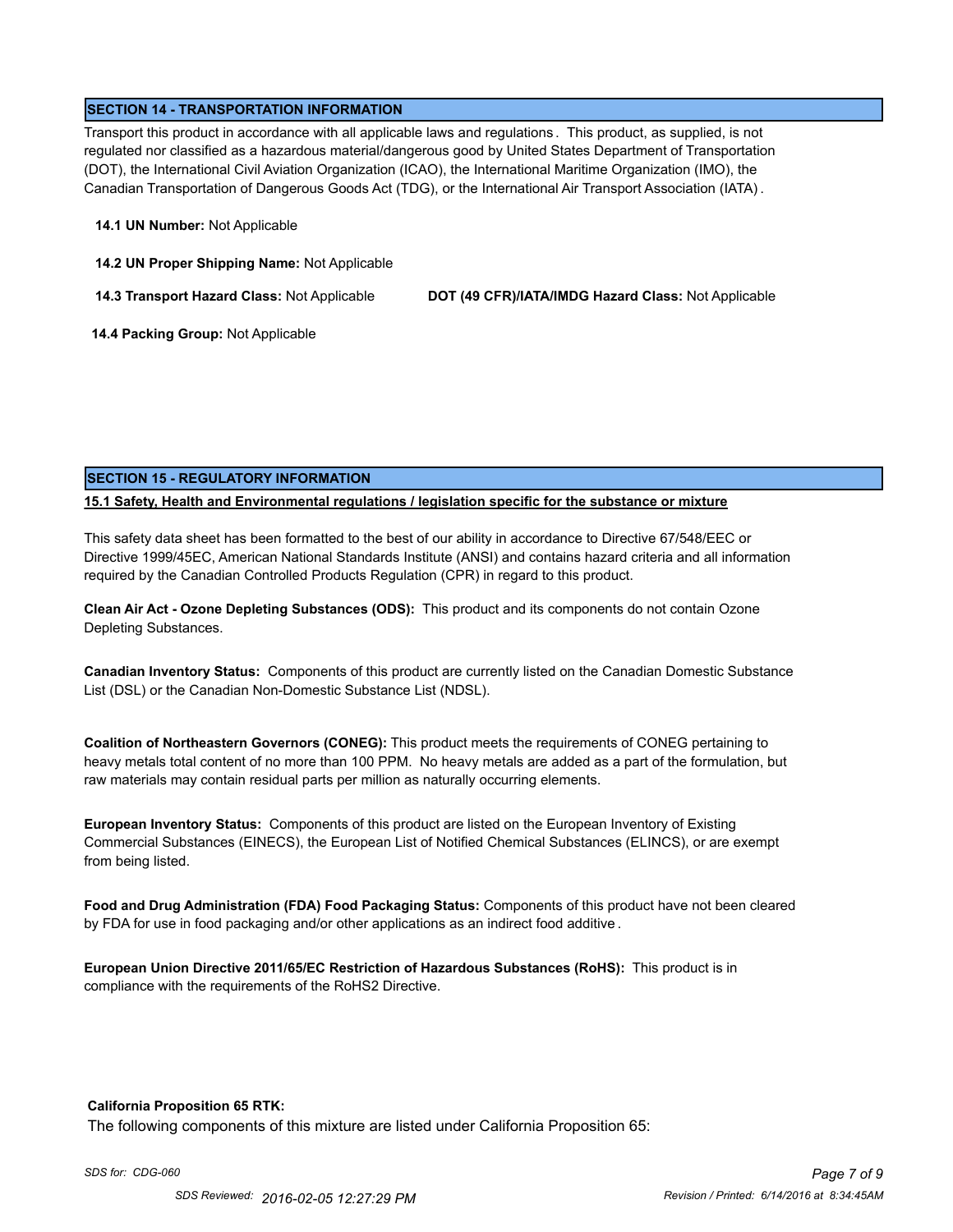Benzophenone 119-61-9 0.1 to 1.0 % Carcinogen

If CAS numbers 13463-67-7 and/or 1333-86-4 are listed they are not supplied in respirable form.

**REACH** : This product is compliant with the registration of the REACH Regulation (EC) No. 1907/2006 as all its components are either excluded, exempt and/or preregistered.

The following Substances of Very High Concern are present (updated December 17, 2015 to review for the 168 SVHC)

- None

- None

#### **Superfund Amendments and Reauthorization Act of 1986 (SARA) Title III: Section 302:**

- None

#### **Superfund Amendments and Reauthorization Act of 1986 (SARA) Title III: SARA 313:**

 This product contains the following components that are regulated under the Toxic Chemical Release Reporting requirements 40 CFR 372:

- None

**Global Inventories:** The components of these products are listed in the following or exempt from listing:

| Europe (EINECS):     | Yes        |
|----------------------|------------|
| USA (TSCA):          | Yes        |
| Canada (DSL):        | <b>Yes</b> |
| Japan (ENCS):        | Yes        |
| Philippines (PICCS): | Yes        |
| China (IECSC):       | Yes        |
| Australia (AICS):    | Yes        |
| Korea (KECI):        | Yes        |
| New Zealand (NZloC): | Yes        |
| Taiwan (ECSI):       | Yes        |
|                      |            |



**HMIS® ratings** are a registered trade and service mark of the National Paint and Coatings Association with the following scale:

\* = Chronic health effect PPE Index

- 4 = Severe Hazard A = Safety Glasses
- $3 =$  Serious Hazard  $B =$  Safety Glasses and Gloves
- 2 = Moderate Hazard C = Safety Glasses, Gloves and Protective Apron
- 1 = Slight Hazard D = Face Shield, Gloves and Protective Apron
- 0 = Minimal Hazard E = Safety Glasses, Gloves and Respirator